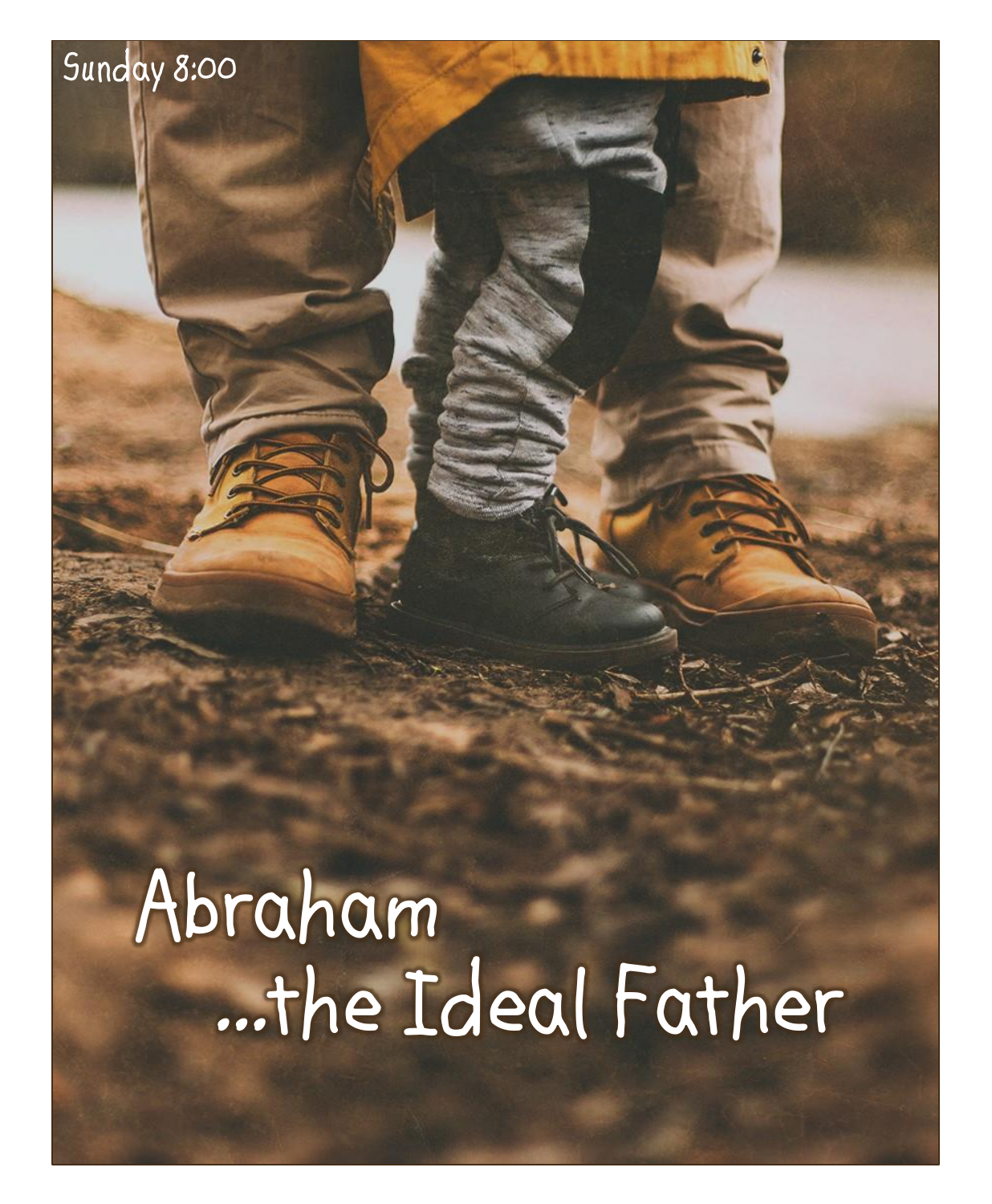## **THE SECOND SUNDAY AFTER PENTECOST June 19, 2022**

# $\triangleleft$  Welcome to Worship

We are glad you are here today! Please fill out our friendship book and come back to join us again. If you have children we'd encourage you to take a risk. Try sitting up front. We love having children in worship! Children also love to see the action. In the event your child becomes **overly** "restless" and begins to disturb either you or the people around you, we have a nursery available during worship services and the education hour. An usher can help you locate the nursery. **Thanks for being here!**

# **S** Regarding Holy Communion <del>S</del>

Holy Communion is a very special time in our worship service. The Bible teaches that distribution of the Lord's Supper is an important ministry of the church, and that loving care should be practiced so as to guarantee that all who partake receive Christ's body and blood to their spiritual benefit. (See 1 Corinthians 11:27-29, Pew Bible, p. 812-813.) Members and guests please read the explanation below before attending communion today. If you have any doubts or questions, we respectfully ask you to refrain from participating until you've had the opportunity to talk with one of our pastors. *If you will not be receiving communion, please feel free to come forward to the communion rail to receive a blessing; indicate this desire by folding your hands.*

In accordance with Holy Scripture, and out of loving concern for all, we believe in the biblical practice of Close Communion. This means, those are welcome to the Lord's Table who believe the basic teachings of the Lutheran church listed below:

- *1. Have been instructed in God's Word, especially the Apostles' Creed, Ten Commandments and Holy Sacraments;*
- *2. Confess and repent of all their sins;*
- *3. Believe that in and with the bread and wine, they receive in a miraculous way, not merely a symbol, but the true body and blood of Christ, for the forgiveness of their sins and the strengthening of their faith;*
- *4. Recognize that participation at His table indicates a public agreement with the Biblical teaching of the Sacrament as we teach and confess, and a oneness in faith with fellow communicants.*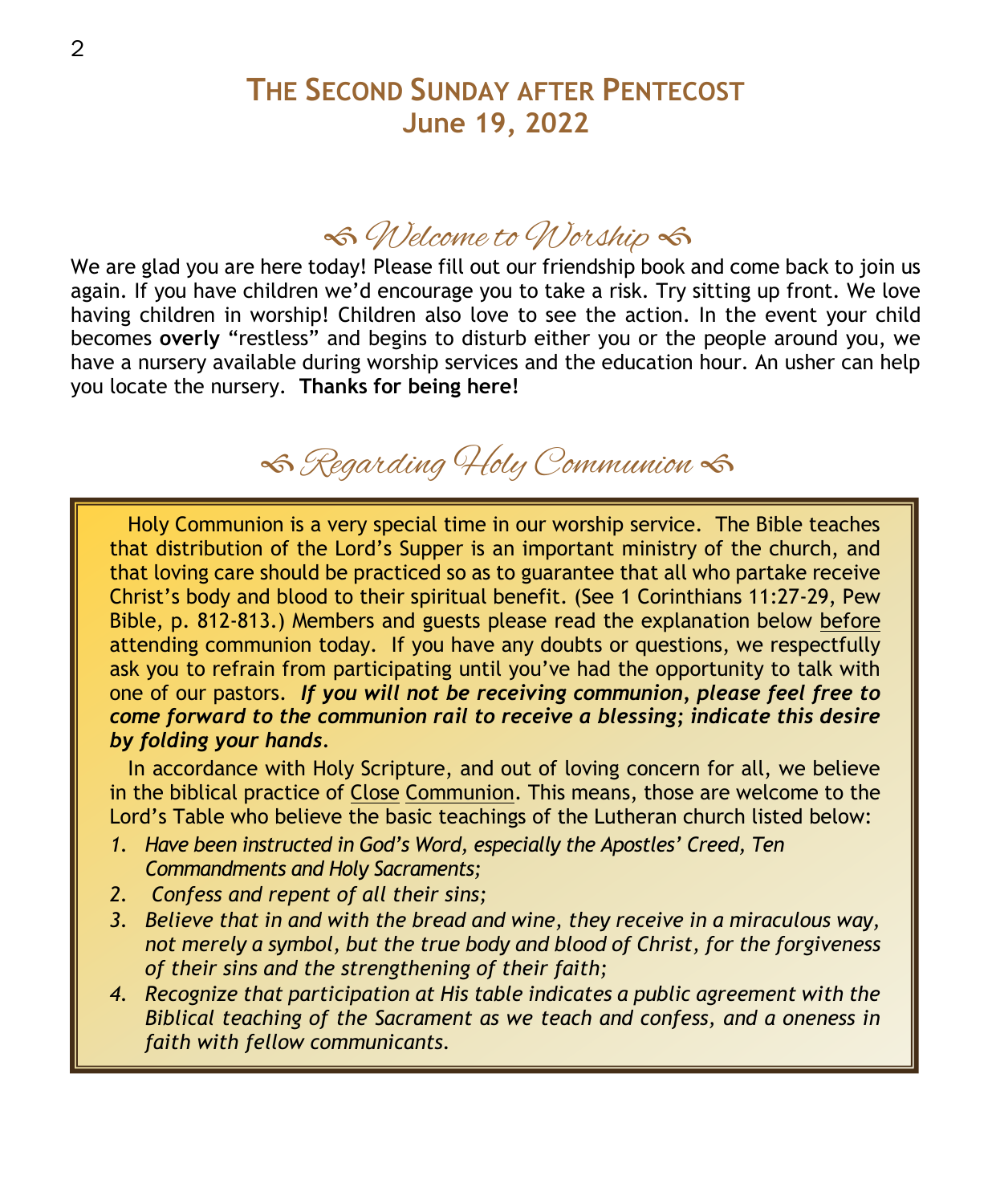**PRELUDE**

**WELCOME & THEME**

### **THEPARATION**

| stand               |                             |         |
|---------------------|-----------------------------|---------|
| <b>OPENING HYMN</b> | "This Is My Father's World" | THWC 58 |

#### **INVOCATION, CONFESSION, AND ABSOLUTION** p 203

*(The sign of the cross may be made by all in remembrance of their baptism.)*

- $\overline{P}$  In the name of the Father and of the  $\pm$  Son and of the Holy Spirit.
- C **Amen.** *Matthew 28:19b; [18-20]*

#### *sit*

- $\mathbf{P}$  Father in heaven, You have called us to "bring children up in the discipline and instruction of the Lord," a task that we have not always fulfilled as dads and moms. You have called us to honor our father and mother, yet we have not always showed our parents and other authorities love and respect. In these and other ways, dads—and all of us—have sinned in thought, word, and deed, and we cannot free ourselves from our sinful condition. Together as Your people, we take refuge in Your infinite mercy, seeking Your grace for the sake of Christ, and saying: God, be merciful to me, a sinner.
- C **Perfect Father Almighty, have mercy upon us, forgive us our sins, and lead us to everlasting life. Amen.**

*A time of quiet to reflect on our need for God's forgiveness.*

- P Almighty God, our merciful Father, in Holy Baptism declares us to be His children and gathers us into the one, holy Church, in which He daily and richly forgives us our sins and grants us new life through His Spirit. Rejoice that you are completely forgiven of all your sins in the name of the Father and of the  $+$  Son and of the Holy Spirit.
- C **Amen.**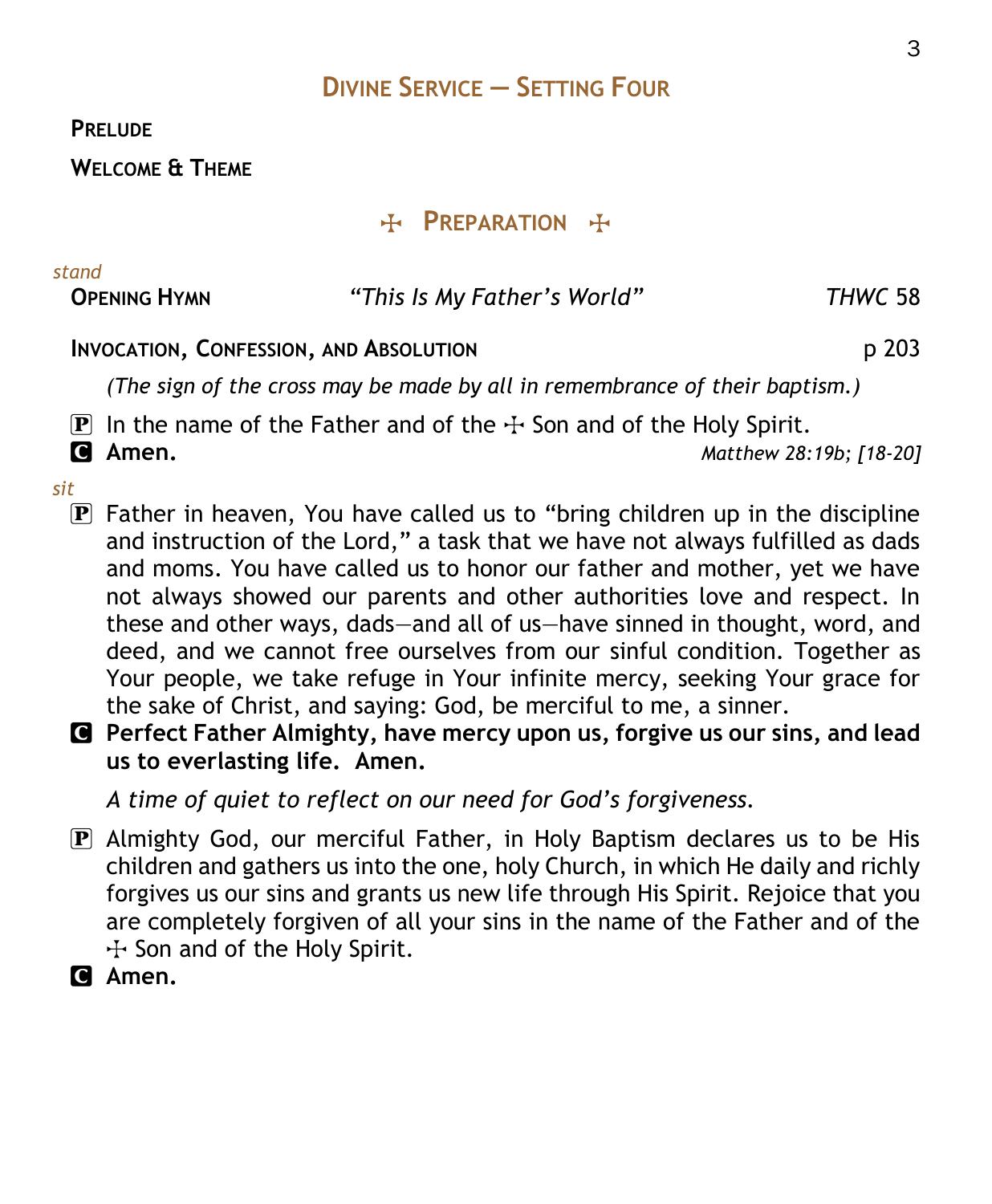

**H** SERVICE OF THE WORD +

#### **THE FOUNDATION**

- $\mathbf{P}$  The Bible, we hold, is God's Word from cover to cover;
- C **it makes me wise for salvation through faith in Jesus Christ;**
- $\mathbf{P}$  it is useful for teaching, rebuking, correcting, and training us how to live;
- C **I need to read, listen, and learn from this foundation of truth laid forth by God.**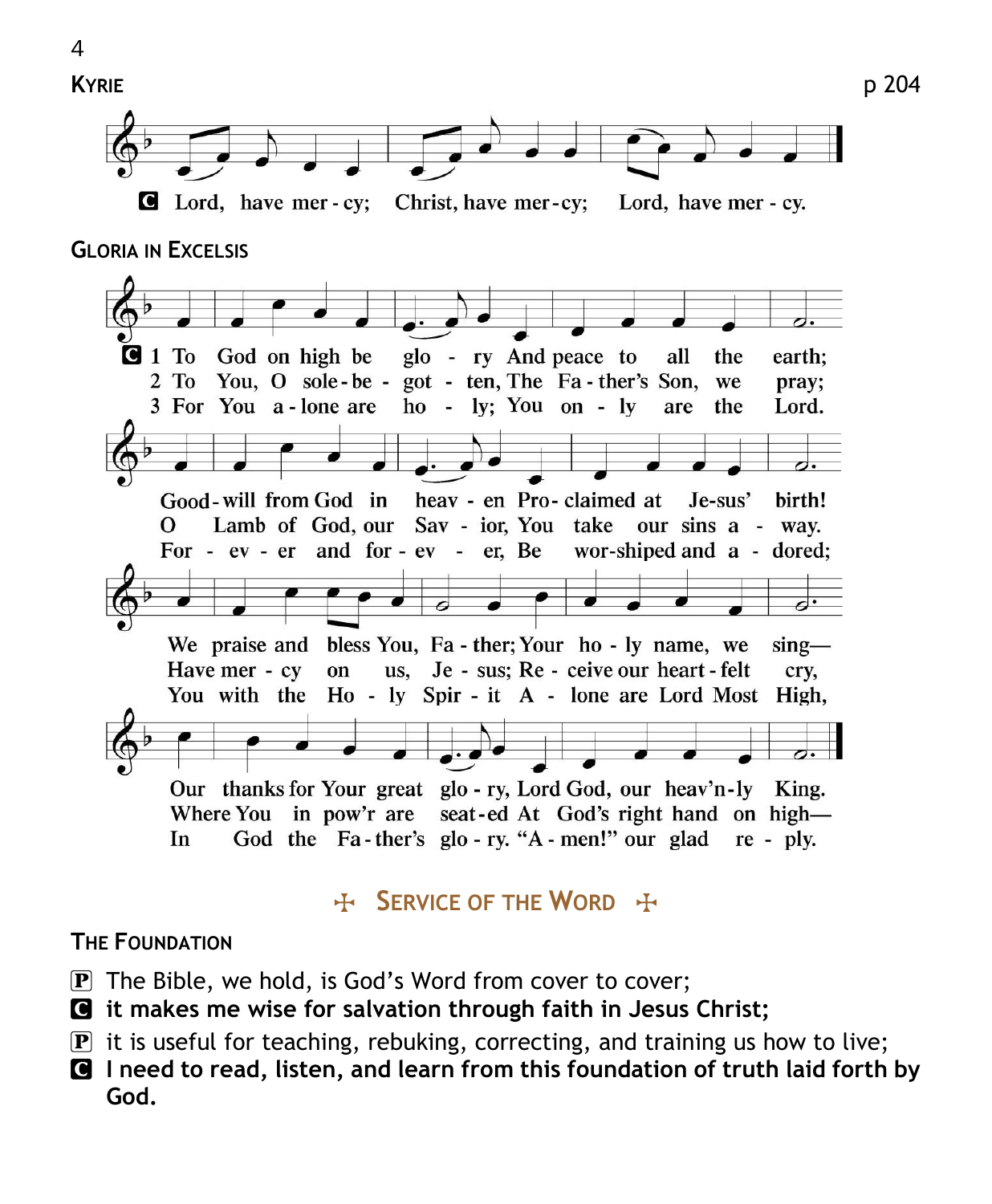#### **OLD TESTAMENT** Genesis 21:1-7

<sup>1</sup>Now the Lord was gracious to Sarah as He had said, and the Lord did for Sarah what He had promised. <sup>2</sup>Sarah became pregnant and bore a son to Abraham in his old age, at the very time God had promised him.  $3$ Abraham gave the name Isaac to the son Sarah bore him. <sup>4</sup>When his son Isaac was eight days old Abraham circumcised him, as God commanded him. <sup>5</sup>Abraham was a hundred years old when his son Isaac was born to him.

<sup>6</sup>Sarah said, "God has brought me laughter, and everyone who hears about this will laugh with me." <sup>7</sup>And she added, "Who would have said to Abraham that Sarah would nurse children? Yet I have borne him a son in his old age."

P This is the Word of the Lord.

C **Thanks be to God.**

#### *stand*



**HOLY GOSPEL** John 10:22-30

 $\mathbf{P}$  The Holy Gospel according to St. John, the tenth chapter.

**G** Glory to You, O Lord.

 $22$ Then came the Feast of Dedication at Jerusalem. It was winter,  $23$  and Jesus was in the temple area walking in Solomon's Colonnade. <sup>24</sup>The Jews gathered around Him, saying, "How long will You keep us in suspense? If You are the Christ, tell us plainly."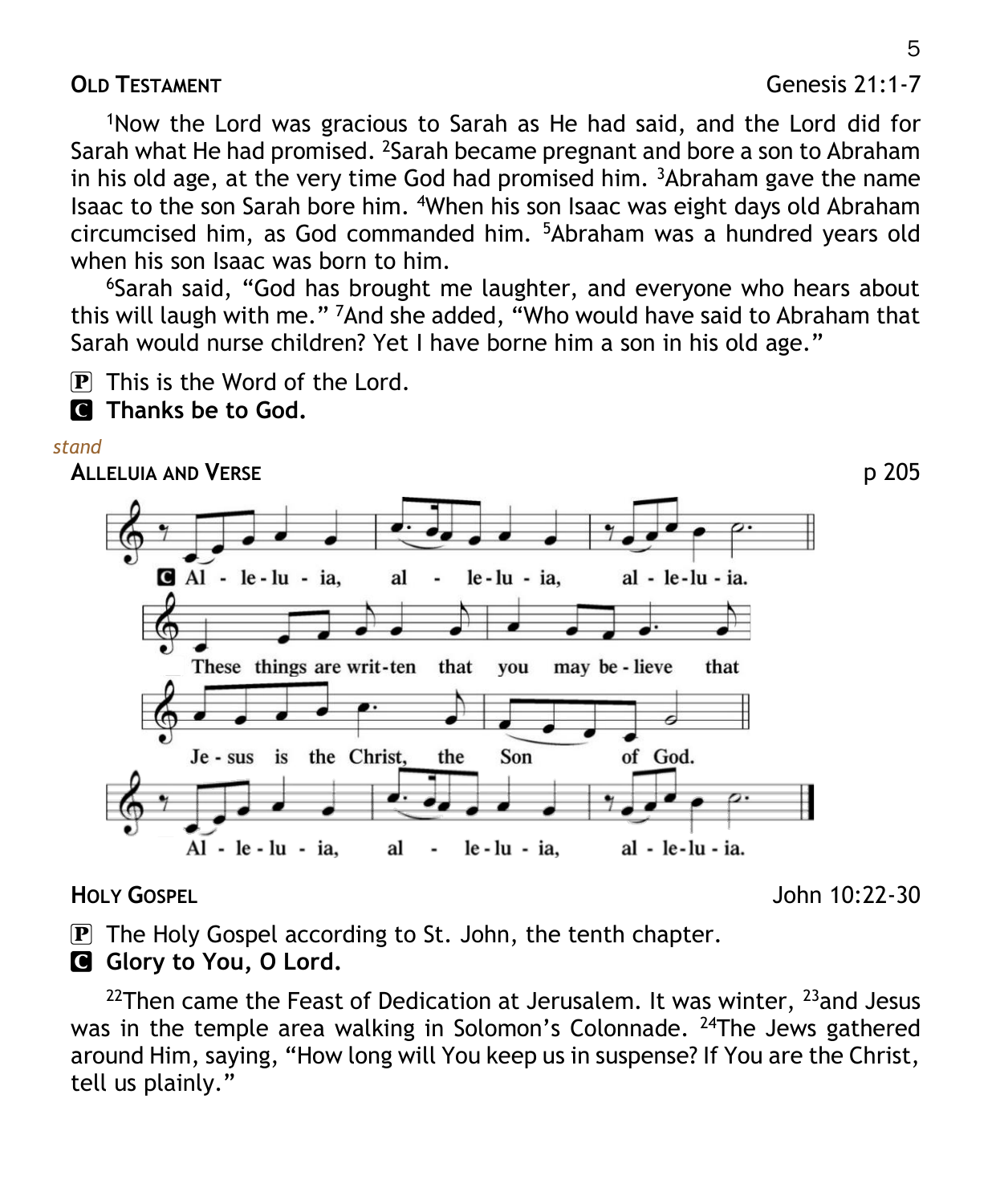<sup>25</sup> Jesus answered, "I did tell you, but you do not believe. The miracles I do in My Father's name speak for Me,  $^{26}$ but you do not believe because you are not My sheep. <sup>27</sup>My sheep listen to My voice; I know them, and they follow Me. <sup>28</sup>l give them eternal life, and they shall never perish; no one can snatch them out of My hand. <sup>29</sup>My Father, who has given them to Me, is greater than all; no one can snatch them out of My Father's hand. <sup>30</sup>I and the Father are one."

 $\mathbf{P}$  This is the Gospel of the Lord.

C **Praise to You, O Christ.**

#### **APOSTLES' CREED** p 207

**I believe in God, the Father Almighty, maker of heaven and earth.**

**And in Jesus Christ, His only Son, our Lord, who was conceived by the Holy Spirit, born of the virgin Mary, suffered under Pontius Pilate, was crucified, died and was buried. He descended into hell. The third day He rose again from the dead. He ascended into heaven and sits at the right hand of God the Father Almighty. From thence He will come to judge the living and the dead.**

**I believe in the Holy Spirit, the holy Christian Church, the communion of saints, the forgiveness of sins, the resurrection of the body, and the life everlasting. Amen.**

#### *sit*

**SERMON HYMN** *"Children of the Heavenly Father" LSB* 725

**SERMON** *Abraham, the Ideal Father*

**OFFERING** *(See page 8 for offering information.)*

#### *stand*

**PRAYERS OF THE CHURCH**

*After each petition:*

 $\mathbf{P}$  Oh give thanks unto the Lord, for He is good.

C **His steadfast love endures forever.**

#### *The prayer concludes:*

- $\bf{P}$  Into Your hands, O Lord, we commend all for whom we pray, trusting in your mercy; through Your Son, Jesus Christ, our Lord, who taught us to pray,
- C **Our Father who art in heaven, hallowed be Thy name, Thy kingdom come, Thy will be done on earth as it is in heaven; give us this day our daily bread; and forgive us our trespasses as we forgive those who trespass against us; and lead us not into temptation, but deliver us from evil. For Thine is the kingdom and the power and the glory forever and ever. Amen.**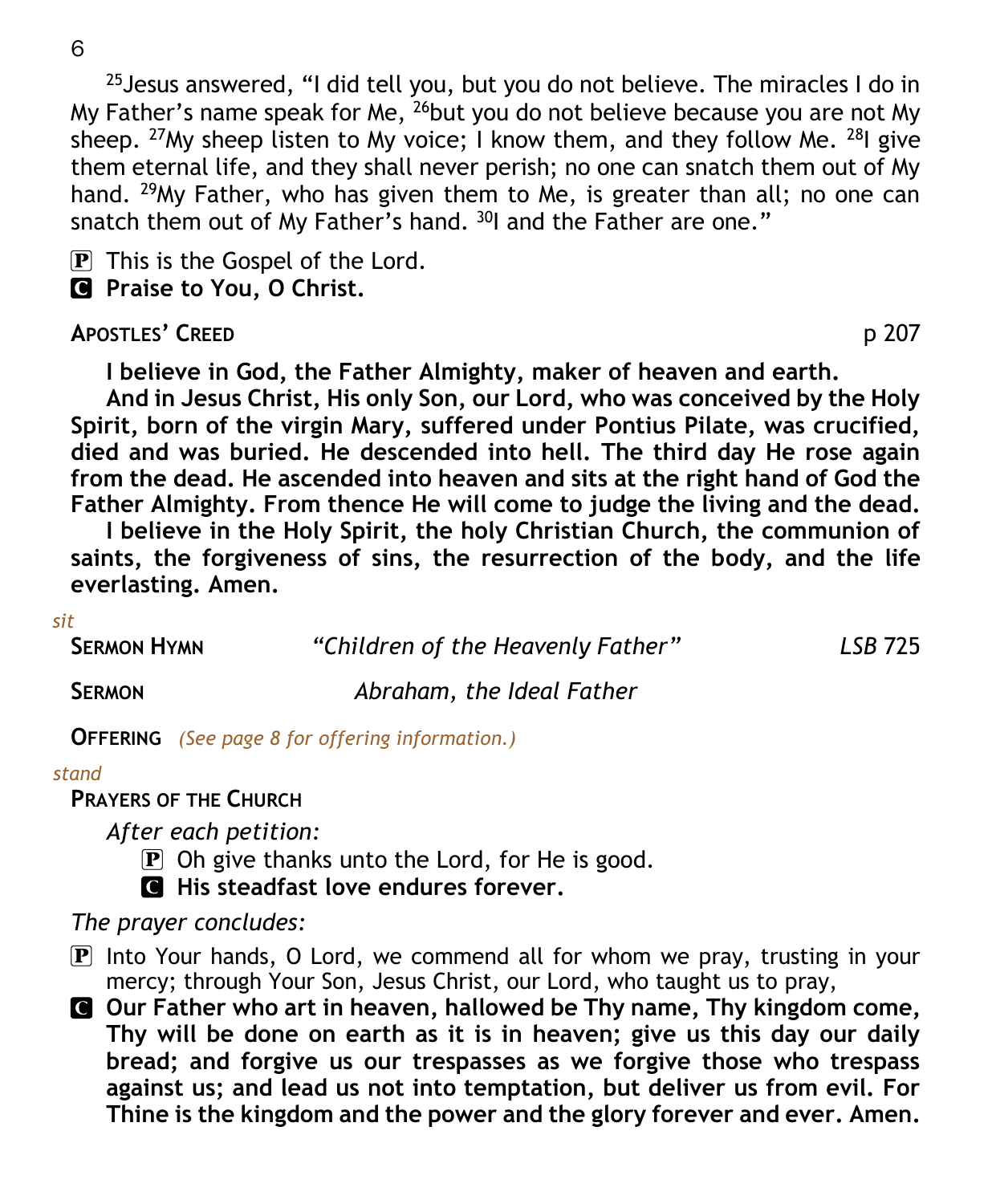# **HSERVICE OF HOLY COMMUNION**

#### **THE WORDS OF OUR LORD**

 $\bf{P}$  Our LORD Jesus Christ, on the night when He was betrayed, took bread, and when He had given thanks, He broke it and gave it to the disciples and said: "Take, eat; this is My  $\pm$  body given for you. This do in remembrance of Me."

In the same way also He took the cup after supper, and when He had given thanks, He gave it to them, saying: "Drink of it, all of you; this cup is the new testament in My  $\pm$  blood, which is shed for you for the forgiveness of sins. This do, as often as you drink it, in remembrance of Me."

#### **SHARING OF THE PEACE**

- $\mathbf{P}$  The peace of the Lord be with you always.
- C **And also with you.**

#### *sit*



**DISTRIBUTION & DISTRIBUTION HYMNS** *(See page 2 for communion information.)*

*THWC* 279 *"Faith of Our Fathers" LSB* 731 *"O God, Forsake Me Not" LSB* 628 *"Your Table I Approach"*